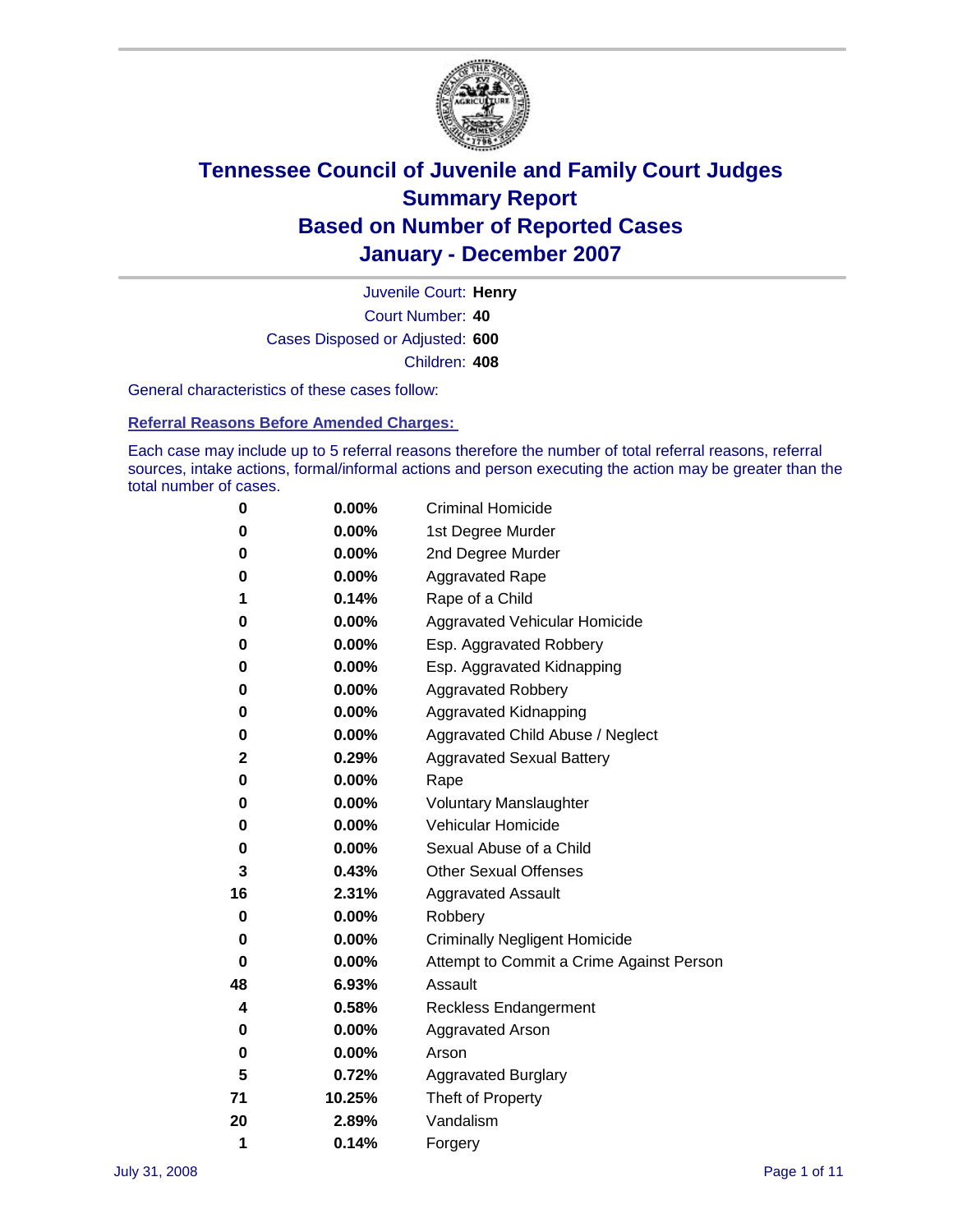

Court Number: **40** Juvenile Court: **Henry** Cases Disposed or Adjusted: **600** Children: **408**

#### **Referral Reasons Before Amended Charges:**

Each case may include up to 5 referral reasons therefore the number of total referral reasons, referral sources, intake actions, formal/informal actions and person executing the action may be greater than the total number of cases.

| 0  | 0.00%  | <b>Worthless Checks</b>                                     |
|----|--------|-------------------------------------------------------------|
| 0  | 0.00%  | Illegal Possession / Fraudulent Use of Credit / Debit Cards |
| 9  | 1.30%  | <b>Burglary</b>                                             |
| 0  | 0.00%  | Unauthorized Use of a Vehicle                               |
| 0  | 0.00%  | <b>Cruelty to Animals</b>                                   |
| 3  | 0.43%  | Sale of Controlled Substances                               |
| 6  | 0.87%  | <b>Other Drug Offenses</b>                                  |
| 34 | 4.91%  | Possession of Controlled Substances                         |
| 1  | 0.14%  | <b>Criminal Attempt</b>                                     |
| 0  | 0.00%  | Carrying Weapons on School Property                         |
| 1  | 0.14%  | Unlawful Carrying / Possession of a Weapon                  |
| 2  | 0.29%  | <b>Evading Arrest</b>                                       |
| 0  | 0.00%  | Escape                                                      |
| 1  | 0.14%  | Driving Under Influence (DUI)                               |
| 48 | 6.93%  | Possession / Consumption of Alcohol                         |
| 1  | 0.14%  | Resisting Stop, Frisk, Halt, Arrest or Search               |
| 1  | 0.14%  | <b>Aggravated Criminal Trespass</b>                         |
| 0  | 0.00%  | Harassment                                                  |
| 0  | 0.00%  | Failure to Appear                                           |
| 3  | 0.43%  | Filing a False Police Report                                |
| 1  | 0.14%  | Criminal Impersonation                                      |
| 17 | 2.45%  | <b>Disorderly Conduct</b>                                   |
| 4  | 0.58%  | <b>Criminal Trespass</b>                                    |
| 2  | 0.29%  | <b>Public Intoxication</b>                                  |
| 0  | 0.00%  | Gambling                                                    |
| 94 | 13.56% | Traffic                                                     |
| 0  | 0.00%  | <b>Local Ordinances</b>                                     |
| 0  | 0.00%  | Violation of Wildlife Regulations                           |
| 1  | 0.14%  | Contempt of Court                                           |
| 89 | 12.84% | Violation of Probation                                      |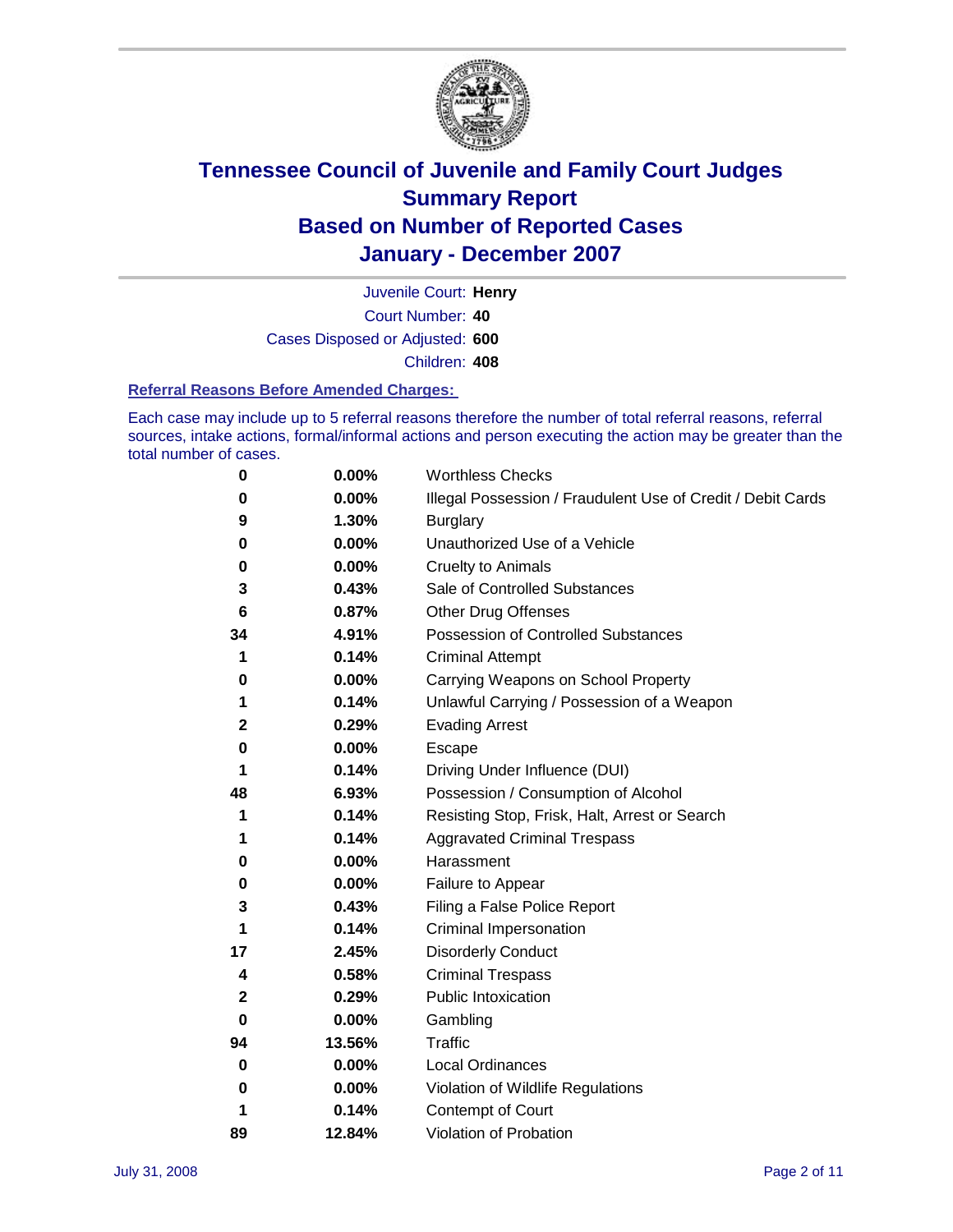

Court Number: **40** Juvenile Court: **Henry** Cases Disposed or Adjusted: **600** Children: **408**

#### **Referral Reasons Before Amended Charges:**

Each case may include up to 5 referral reasons therefore the number of total referral reasons, referral sources, intake actions, formal/informal actions and person executing the action may be greater than the total number of cases.

| 0       | 0.00%          | Paternity / Legitimation                               |
|---------|----------------|--------------------------------------------------------|
|         |                |                                                        |
| 1       | 0.14%          | Visitation                                             |
| 5       | 0.72%          | Custody                                                |
| 0       | 0.00%          | <b>Foster Care Review</b>                              |
| 0       | 0.00%          | <b>Administrative Review</b>                           |
| 8       | 1.15%          | <b>Judicial Review</b>                                 |
| 0       | 0.00%          | Violation of Informal Adjustment                       |
| 0       | 0.00%          | <b>Violation of Pretrial Diversion</b>                 |
| 0       | 0.00%          | <b>Termination of Parental Rights</b>                  |
| 18      | 2.60%          | Dependency / Neglect                                   |
| 0       | 0.00%          | <b>Physically Abused Child</b>                         |
| 0       | 0.00%          | Sexually Abused Child                                  |
| 18      | 2.60%          | Violation of Curfew                                    |
| 0       | 0.00%          | Violation of a Valid Court Order                       |
| 0<br>13 | 0.00%<br>1.88% | Out-of-State Runaway<br>Possession of Tobacco Products |
| 15      | 2.16%          | In-State Runaway                                       |
| 66      | 9.52%          | Truancy                                                |
| 22      | 3.17%          | <b>Unruly Behavior</b>                                 |
|         |                | Violation of Aftercare                                 |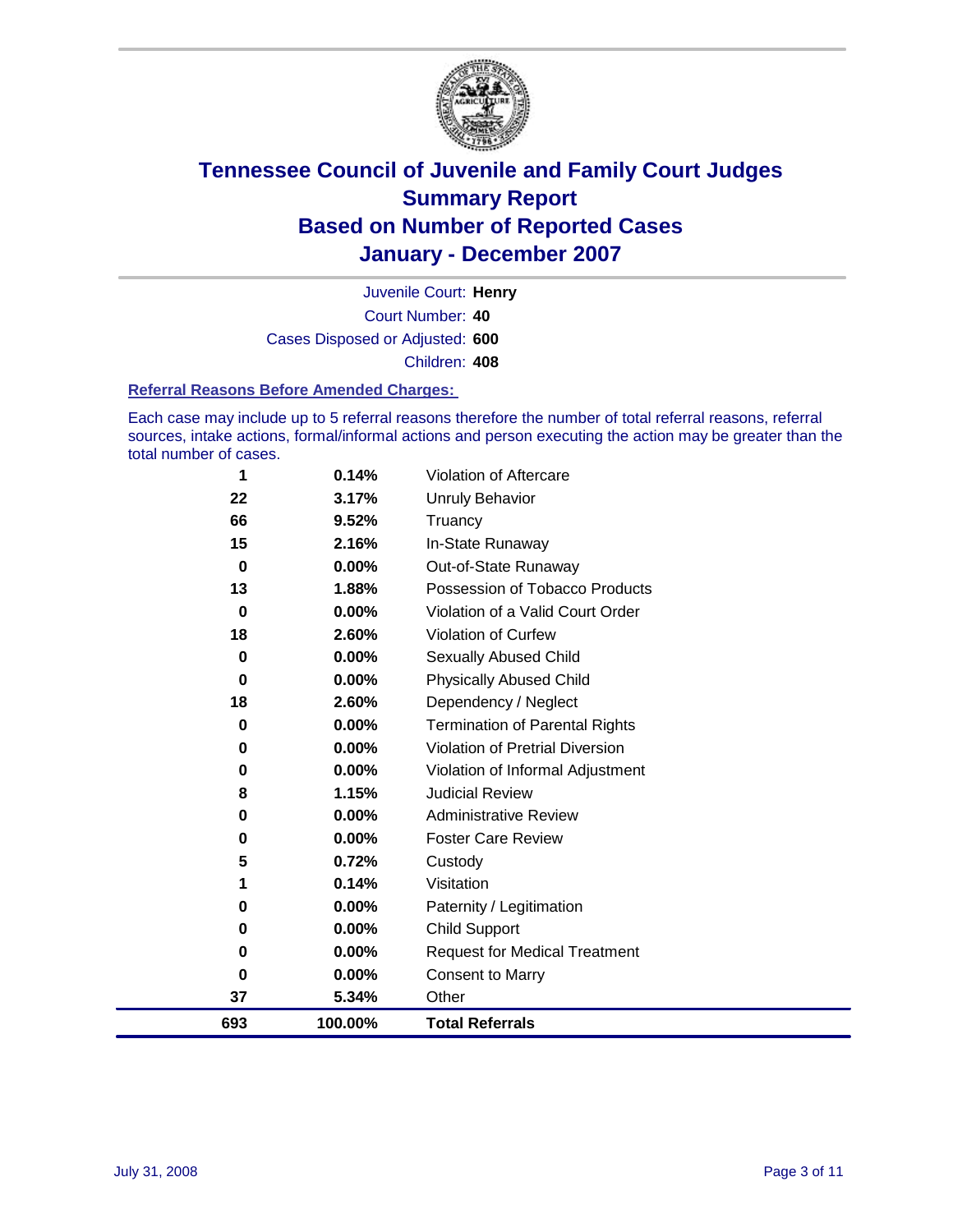

| Juvenile Court: Henry           |  |
|---------------------------------|--|
| Court Number: 40                |  |
| Cases Disposed or Adjusted: 600 |  |
| Children: 408                   |  |
|                                 |  |

### **Referral Sources: 1**

| 693      | 100.00% | <b>Total Referral Sources</b>     |
|----------|---------|-----------------------------------|
| 13       | 1.88%   | Other                             |
| $\bf{0}$ | 0.00%   | Unknown                           |
| 0        | 0.00%   | Hospital                          |
| 0        | 0.00%   | Child & Parent                    |
| 0        | 0.00%   | Victim                            |
| 1        | 0.14%   | <b>Other Court</b>                |
| 0        | 0.00%   | Social Agency                     |
| 31       | 4.47%   | <b>Court Staff</b>                |
| 0        | 0.00%   | <b>District Attorney's Office</b> |
| 0        | 0.00%   | <b>Other State Department</b>     |
| 31       | 4.47%   | <b>DCS</b>                        |
| 0        | 0.00%   | <b>CSA</b>                        |
| 78       | 11.26%  | School                            |
| 64       | 9.24%   | Self                              |
| 5        | 0.72%   | Relatives                         |
| 21       | 3.03%   | Parents                           |
| 449      | 64.79%  | Law Enforcement                   |

### **Age of Child at Referral: 2**

| 408 | 100.00% | <b>Total Child Count</b> |
|-----|---------|--------------------------|
| 0   | 0.00%   | Unknown / Not Reported   |
| 1   | 0.25%   | Ages 19 and Over         |
| 120 | 29.41%  | Ages 17 through 18       |
| 152 | 37.25%  | Ages 15 through 16       |
| 56  | 13.73%  | Ages 13 through 14       |
| 23  | 5.64%   | Ages 11 through 12       |
| 56  | 13.73%  | Ages 10 and Under        |
|     |         |                          |

<sup>1</sup> If different than number of Referral Reasons (693), verify accuracy of your court's data.

One child could be counted in multiple categories, verify accuracy of your court's data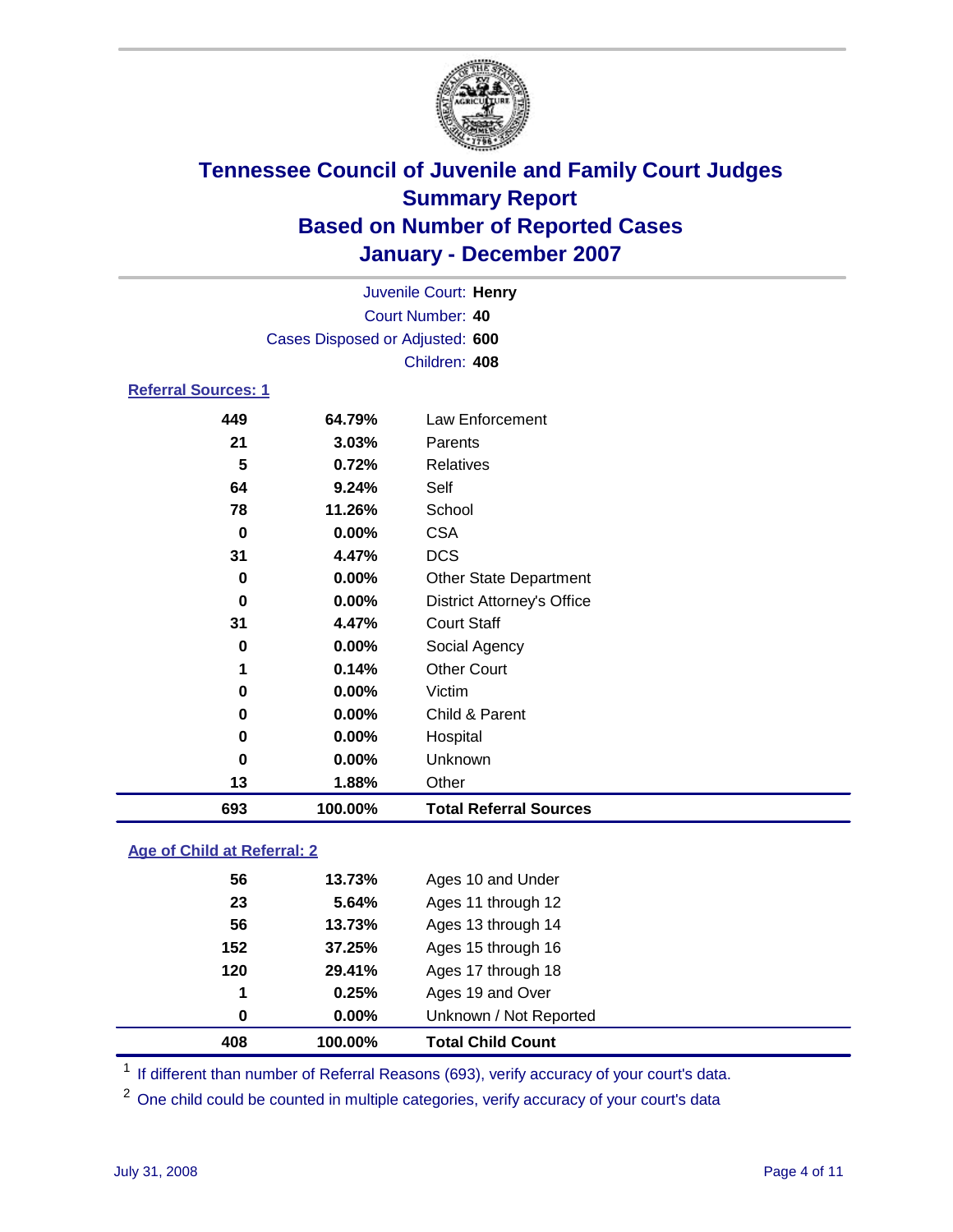

| Juvenile Court: Henry                   |                                 |                          |  |
|-----------------------------------------|---------------------------------|--------------------------|--|
| Court Number: 40                        |                                 |                          |  |
|                                         | Cases Disposed or Adjusted: 600 |                          |  |
|                                         |                                 | Children: 408            |  |
| Sex of Child: 1                         |                                 |                          |  |
| 246                                     | 60.29%                          | Male                     |  |
| 156                                     | 38.24%                          | Female                   |  |
| 6                                       | 1.47%                           | Unknown                  |  |
| 408                                     | 100.00%                         | <b>Total Child Count</b> |  |
| <b>Race of Child: 1</b>                 |                                 |                          |  |
| 344                                     | 84.31%                          | White                    |  |
| 36                                      | 8.82%                           | African American         |  |
| 1                                       | 0.25%                           | Native American          |  |
| 0                                       | 0.00%                           | Asian                    |  |
| $\bf{0}$                                | 0.00%                           | Mixed                    |  |
| 27                                      | 6.62%                           | Unknown                  |  |
| 408                                     | 100.00%                         | <b>Total Child Count</b> |  |
| <b>Hispanic Origin: 1</b>               |                                 |                          |  |
| 8                                       | 1.96%                           | Yes                      |  |
| 363                                     | 88.97%                          | <b>No</b>                |  |
| 37                                      | 9.07%                           | Unknown                  |  |
| 408                                     | 100.00%                         | <b>Total Child Count</b> |  |
| <b>School Enrollment of Children: 1</b> |                                 |                          |  |
| 162                                     | 39.71%                          | Yes                      |  |
| 10                                      | 2.45%                           | No                       |  |
| 236                                     | 57.84%                          | Unknown                  |  |
| 408                                     | 100.00%                         | <b>Total Child Count</b> |  |

One child could be counted in multiple categories, verify accuracy of your court's data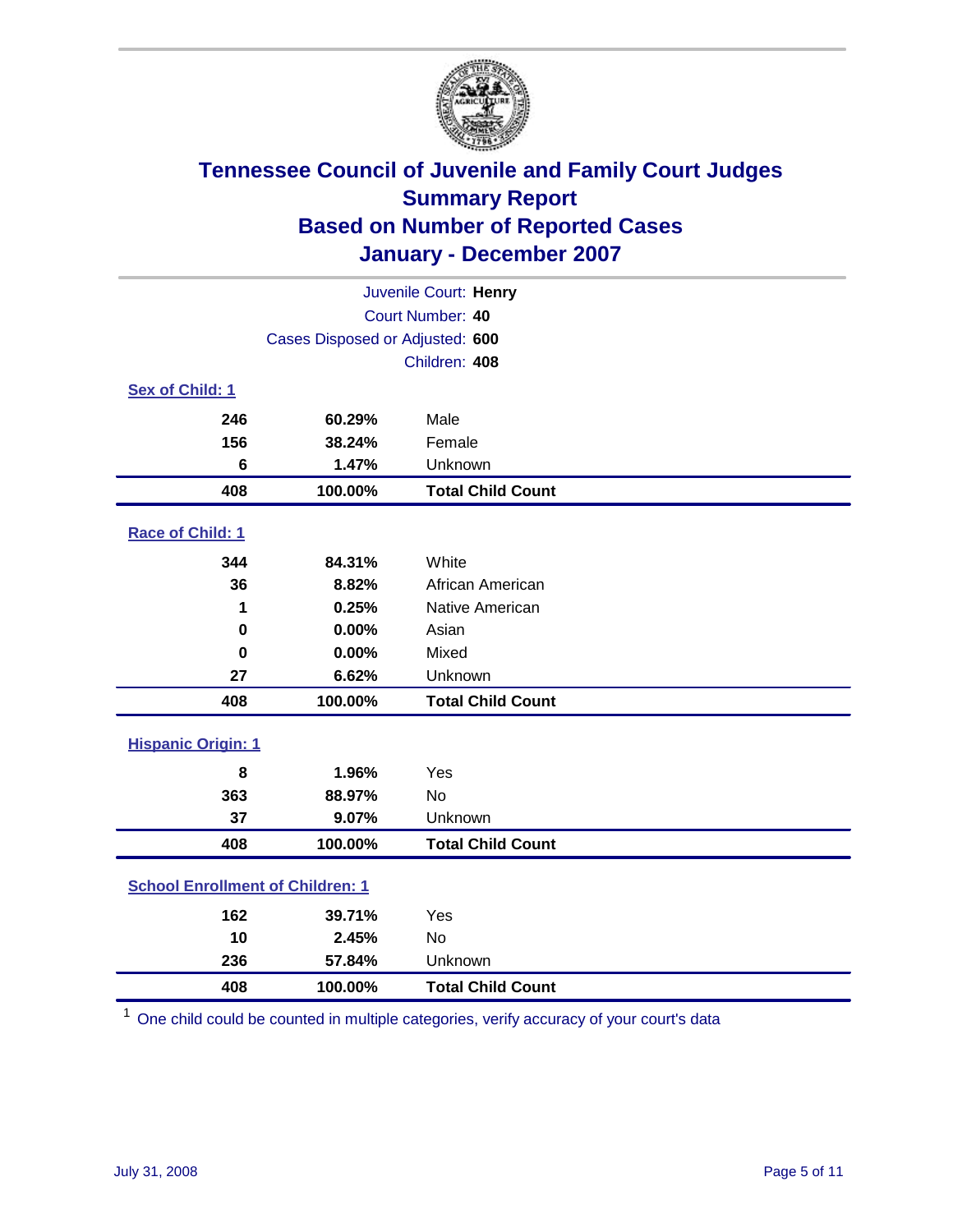

Court Number: **40** Juvenile Court: **Henry** Cases Disposed or Adjusted: **600** Children: **408**

#### **Living Arrangement of Child at Time of Referral: 1**

| $0.00\%$<br>0.25%<br>0.25%<br>$0.00\%$<br>$0.00\%$<br>0.25%<br>60.54%<br>0.49% | With Adoptive Parents<br>With Foster Family<br>In a Group Home<br>In a Residential Center<br>In an Institution<br>Independent<br>Unknown<br>Other |  |
|--------------------------------------------------------------------------------|---------------------------------------------------------------------------------------------------------------------------------------------------|--|
|                                                                                |                                                                                                                                                   |  |
|                                                                                |                                                                                                                                                   |  |
|                                                                                |                                                                                                                                                   |  |
|                                                                                |                                                                                                                                                   |  |
|                                                                                |                                                                                                                                                   |  |
|                                                                                |                                                                                                                                                   |  |
|                                                                                |                                                                                                                                                   |  |
|                                                                                |                                                                                                                                                   |  |
| 5.15%                                                                          | <b>With Relatives</b>                                                                                                                             |  |
| 3.19%                                                                          | With Father                                                                                                                                       |  |
| 17.40%                                                                         | With Mother                                                                                                                                       |  |
| 5.39%                                                                          | With Mother and Stepfather                                                                                                                        |  |
| 0.49%                                                                          | With Father and Stepmother                                                                                                                        |  |
| 6.62%                                                                          | With Both Biological Parents                                                                                                                      |  |
|                                                                                |                                                                                                                                                   |  |

#### **Type of Detention: 2**

| 600 | 100.00%  | <b>Total Detention Count</b> |  |
|-----|----------|------------------------------|--|
| 5   | 0.83%    | Other                        |  |
| 383 | 63.83%   | Does Not Apply               |  |
| 114 | 19.00%   | <b>Unknown</b>               |  |
| 22  | 3.67%    | <b>Psychiatric Hospital</b>  |  |
| 0   | $0.00\%$ | Jail - No Separation         |  |
| 0   | $0.00\%$ | Jail - Partial Separation    |  |
| 0   | $0.00\%$ | Jail - Complete Separation   |  |
| 23  | 3.83%    | Juvenile Detention Facility  |  |
| 53  | 8.83%    | Non-Secure Placement         |  |
|     |          |                              |  |

<sup>1</sup> One child could be counted in multiple categories, verify accuracy of your court's data

<sup>2</sup> If different than number of Cases (600) verify accuracy of your court's data.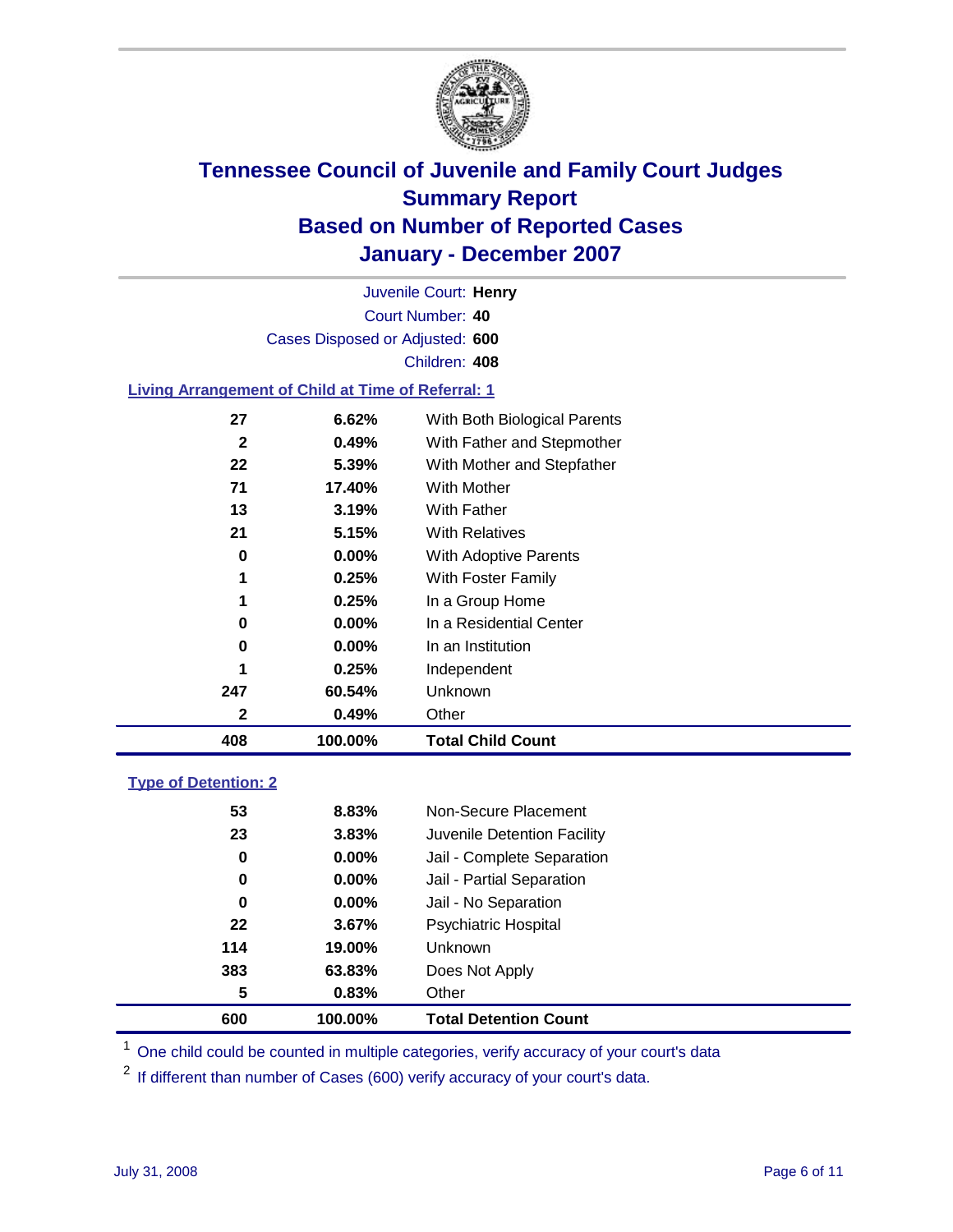

|                                                    |                                 | Juvenile Court: Henry                |
|----------------------------------------------------|---------------------------------|--------------------------------------|
|                                                    |                                 | Court Number: 40                     |
|                                                    | Cases Disposed or Adjusted: 600 |                                      |
|                                                    |                                 | Children: 408                        |
| <b>Placement After Secure Detention Hearing: 1</b> |                                 |                                      |
| 64                                                 | 10.67%                          | Returned to Prior Living Arrangement |
| 0                                                  | 0.00%                           | Juvenile Detention Facility          |
| $\bf{0}$                                           | 0.00%                           | Jail                                 |
| 0                                                  | 0.00%                           | Shelter / Group Home                 |
| $\bf{0}$                                           | 0.00%                           | <b>Foster Family Home</b>            |
| 1                                                  | 0.17%                           | Psychiatric Hospital                 |
| 144                                                | 24.00%                          | Unknown / Not Reported               |
| 386                                                | 64.33%                          | Does Not Apply                       |
| 5                                                  | 0.83%                           | Other                                |
| 600                                                | 100.00%                         | <b>Total Placement Count</b>         |
|                                                    |                                 |                                      |
| <b>Intake Actions: 2</b>                           |                                 |                                      |
| 551                                                | 79.51%                          | <b>Petition Filed</b>                |
| 3                                                  | 0.43%                           | <b>Motion Filed</b>                  |
| 116                                                | 16.74%                          | <b>Citation Processed</b>            |
| $\bf{0}$                                           | 0.00%                           | Notification of Paternity Processed  |
| 5                                                  | 0.72%                           | Scheduling of Judicial Review        |
| $\bf{0}$                                           | 0.00%                           | Scheduling of Administrative Review  |
| 0                                                  | 0.00%                           | Scheduling of Foster Care Review     |
| $\mathbf 2$                                        | 0.29%                           | Unknown                              |
| 5                                                  | 0.72%                           | Does Not Apply                       |
| 11                                                 | 1.59%                           | Other                                |
| 693                                                | 100.00%                         | <b>Total Intake Count</b>            |

<sup>1</sup> If different than number of Cases (600) verify accuracy of your court's data.

<sup>2</sup> If different than number of Referral Reasons (693), verify accuracy of your court's data.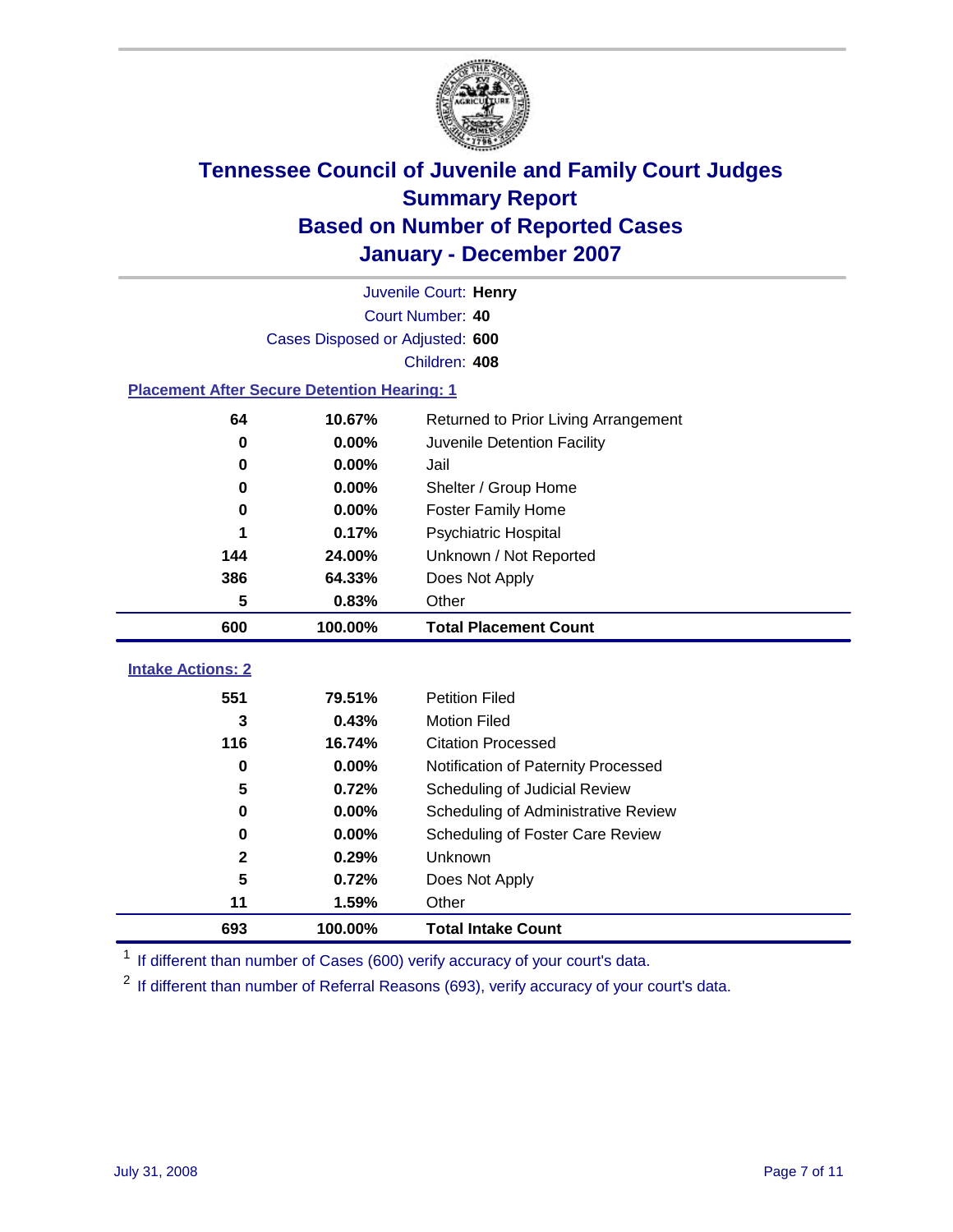

Court Number: **40** Juvenile Court: **Henry** Cases Disposed or Adjusted: **600** Children: **408**

### **Last Grade Completed by Child: 1**

| 408          | 100.00% | <b>Total Child Count</b> |
|--------------|---------|--------------------------|
| 3            | 0.74%   | Other                    |
| 296          | 72.55%  | Unknown                  |
| 0            | 0.00%   | Never Attended School    |
| 0            | 0.00%   | Graduated                |
| 3            | 0.74%   | <b>GED</b>               |
| 0            | 0.00%   | Non-Graded Special Ed    |
| 1            | 0.25%   | 12th Grade               |
| 19           | 4.66%   | 11th Grade               |
| 16           | 3.92%   | 10th Grade               |
| 18           | 4.41%   | 9th Grade                |
| 18           | 4.41%   | 8th Grade                |
| 17           | 4.17%   | 7th Grade                |
| 4            | 0.98%   | 6th Grade                |
| 3            | 0.74%   | 5th Grade                |
| 3            | 0.74%   | 4th Grade                |
| $\mathbf{2}$ | 0.49%   | 3rd Grade                |
| 0            | 0.00%   | 2nd Grade                |
| 1            | 0.25%   | 1st Grade                |
| 3            | 0.74%   | Kindergarten             |
| 0            | 0.00%   | Preschool                |
| 1            | 0.25%   | Too Young for School     |

### **Enrolled in Special Education: 1**

One child could be counted in multiple categories, verify accuracy of your court's data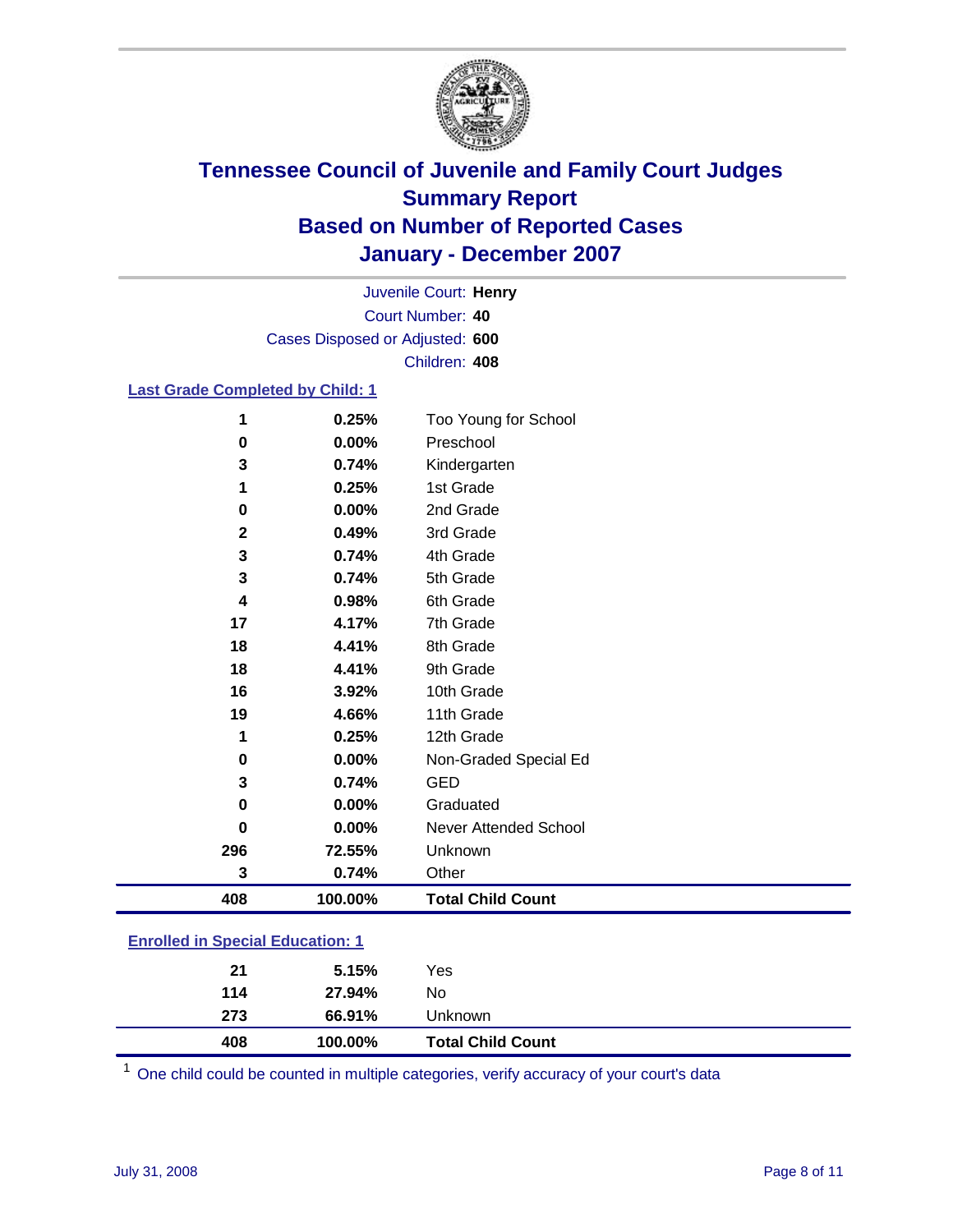

|                              |                                 | Juvenile Court: Henry     |
|------------------------------|---------------------------------|---------------------------|
|                              |                                 | Court Number: 40          |
|                              | Cases Disposed or Adjusted: 600 |                           |
|                              |                                 | Children: 408             |
| <b>Action Executed By: 1</b> |                                 |                           |
| 684                          | 98.70%                          | Judge                     |
| 0                            | $0.00\%$                        | Referee                   |
| 9                            | 1.30%                           | <b>YSO</b>                |
| 0                            | $0.00\%$                        | Other                     |
| 0                            | $0.00\%$                        | Unknown / Not Reported    |
| 693                          | 100.00%                         | <b>Total Action Count</b> |

### **Formal / Informal Actions: 1**

| 126 | 18.18%   | Dismissed                                        |
|-----|----------|--------------------------------------------------|
| 16  | 2.31%    | Retired / Nolle Prosequi                         |
| 239 | 34.49%   | <b>Complaint Substantiated Delinquent</b>        |
| 11  | 1.59%    | <b>Complaint Substantiated Status Offender</b>   |
| 34  | 4.91%    | <b>Complaint Substantiated Dependent/Neglect</b> |
| 0   | $0.00\%$ | <b>Complaint Substantiated Abused</b>            |
| 0   | $0.00\%$ | <b>Complaint Substantiated Mentally III</b>      |
| 24  | 3.46%    | Informal Adjustment                              |
| 149 | 21.50%   | <b>Pretrial Diversion</b>                        |
| 6   | 0.87%    | <b>Transfer to Adult Court Hearing</b>           |
| 0   | 0.00%    | Charges Cleared by Transfer to Adult Court       |
| 0   | $0.00\%$ | Special Proceeding                               |
| 6   | 0.87%    | <b>Review Concluded</b>                          |
| 52  | 7.50%    | Case Held Open                                   |
| 30  | 4.33%    | Other                                            |
| 0   | 0.00%    | Unknown / Not Reported                           |
| 693 | 100.00%  | <b>Total Action Count</b>                        |

<sup>1</sup> If different than number of Referral Reasons (693), verify accuracy of your court's data.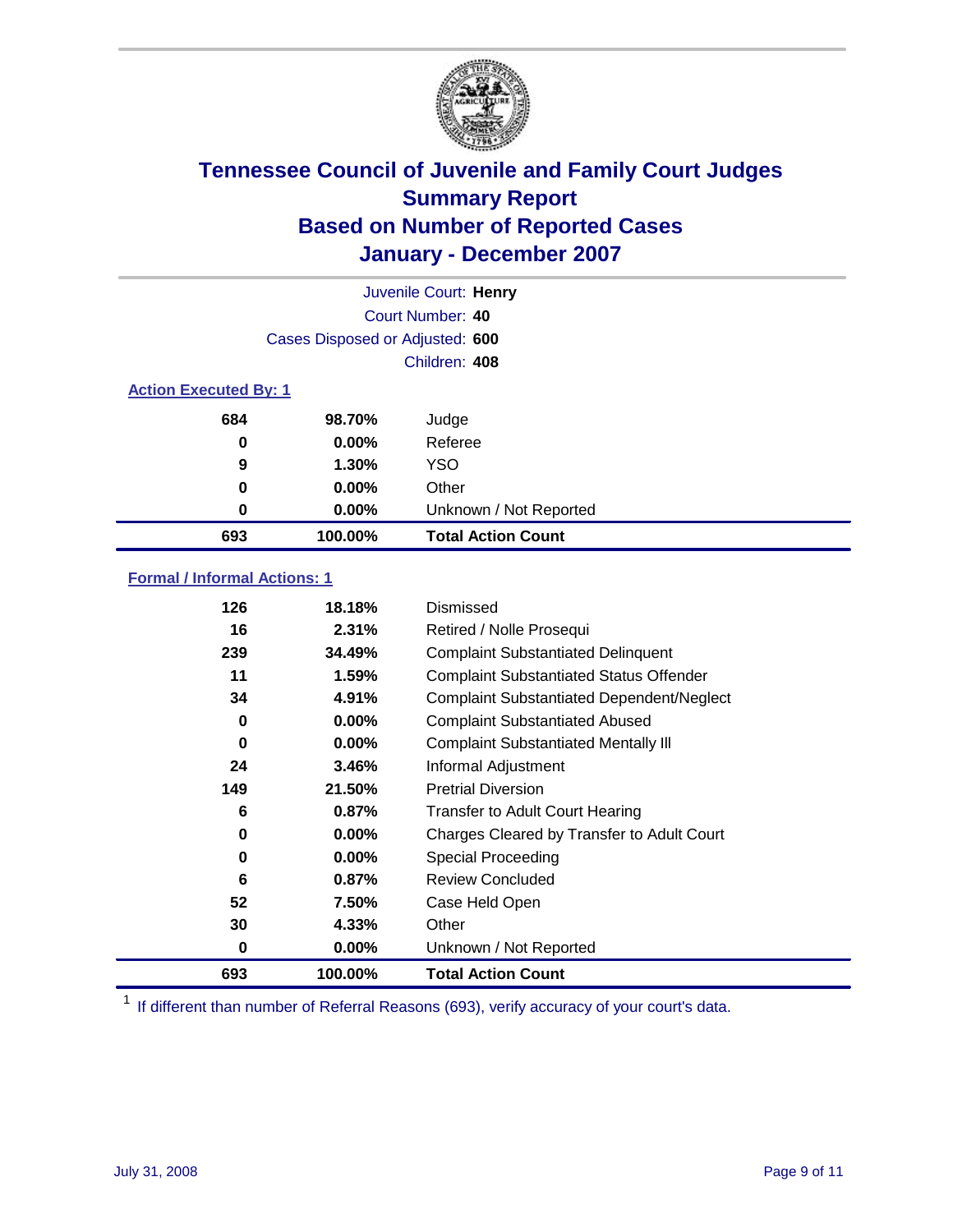

|                       |                                 | Juvenile Court: Henry                                 |
|-----------------------|---------------------------------|-------------------------------------------------------|
|                       |                                 | Court Number: 40                                      |
|                       | Cases Disposed or Adjusted: 600 |                                                       |
|                       |                                 | Children: 408                                         |
| <b>Case Outcomes:</b> |                                 | There can be multiple outcomes for one child or case. |
| 126                   | 6.57%                           | <b>Case Dismissed</b>                                 |
| 16                    | 0.83%                           | Case Retired or Nolle Prosequi                        |
| 4                     | 0.21%                           | Warned / Counseled                                    |
| 71                    | 3.70%                           | <b>Held Open For Review</b>                           |
| 168                   | 8.76%                           | Supervision / Probation to Juvenile Court             |
| 0                     | 0.00%                           | <b>Probation to Parents</b>                           |
| 20                    | 1.04%                           | Referral to Another Entity for Supervision / Service  |
| 123                   | 6.42%                           | Referred for Mental Health Counseling                 |
| 97                    | 5.06%                           | Referred for Alcohol and Drug Counseling              |
| 15                    | 0.78%                           | <b>Referred to Alternative School</b>                 |
| 0                     | 0.00%                           | Referred to Private Child Agency                      |
| 33                    | 1.72%                           | Referred to Defensive Driving School                  |
| 0                     | 0.00%                           | Referred to Alcohol Safety School                     |
| 22                    | 1.15%                           | Referred to Juvenile Court Education-Based Program    |
| 21                    | 1.10%                           | Driver's License Held Informally                      |
| 0                     | 0.00%                           | <b>Voluntary Placement with DMHMR</b>                 |
| 1                     | 0.05%                           | <b>Private Mental Health Placement</b>                |
| 0                     | 0.00%                           | Private MR Placement                                  |
| 0                     | 0.00%                           | Placement with City/County Agency/Facility            |
| 4                     | 0.21%                           | Placement with Relative / Other Individual            |
| 6                     | 0.31%                           | Fine                                                  |
| 216                   | 11.27%                          | <b>Public Service</b>                                 |
| 45                    | 2.35%                           | Restitution                                           |
| 0                     | 0.00%                           | <b>Runaway Returned</b>                               |
| 89                    | 4.64%                           | No Contact Order                                      |
| 1                     | 0.05%                           | Injunction Other than No Contact Order                |
| 23                    | 1.20%                           | <b>House Arrest</b>                                   |
| 199                   | 10.38%                          | <b>Court Defined Curfew</b>                           |
| $\bf{0}$              | 0.00%                           | Dismissed from Informal Adjustment                    |
| $\mathbf 0$           | 0.00%                           | <b>Dismissed from Pretrial Diversion</b>              |
| 0                     | 0.00%                           | Released from Probation                               |
| 0                     | 0.00%                           | <b>Transferred to Adult Court</b>                     |
| 0                     | $0.00\%$                        | <b>DMHMR Involuntary Commitment</b>                   |